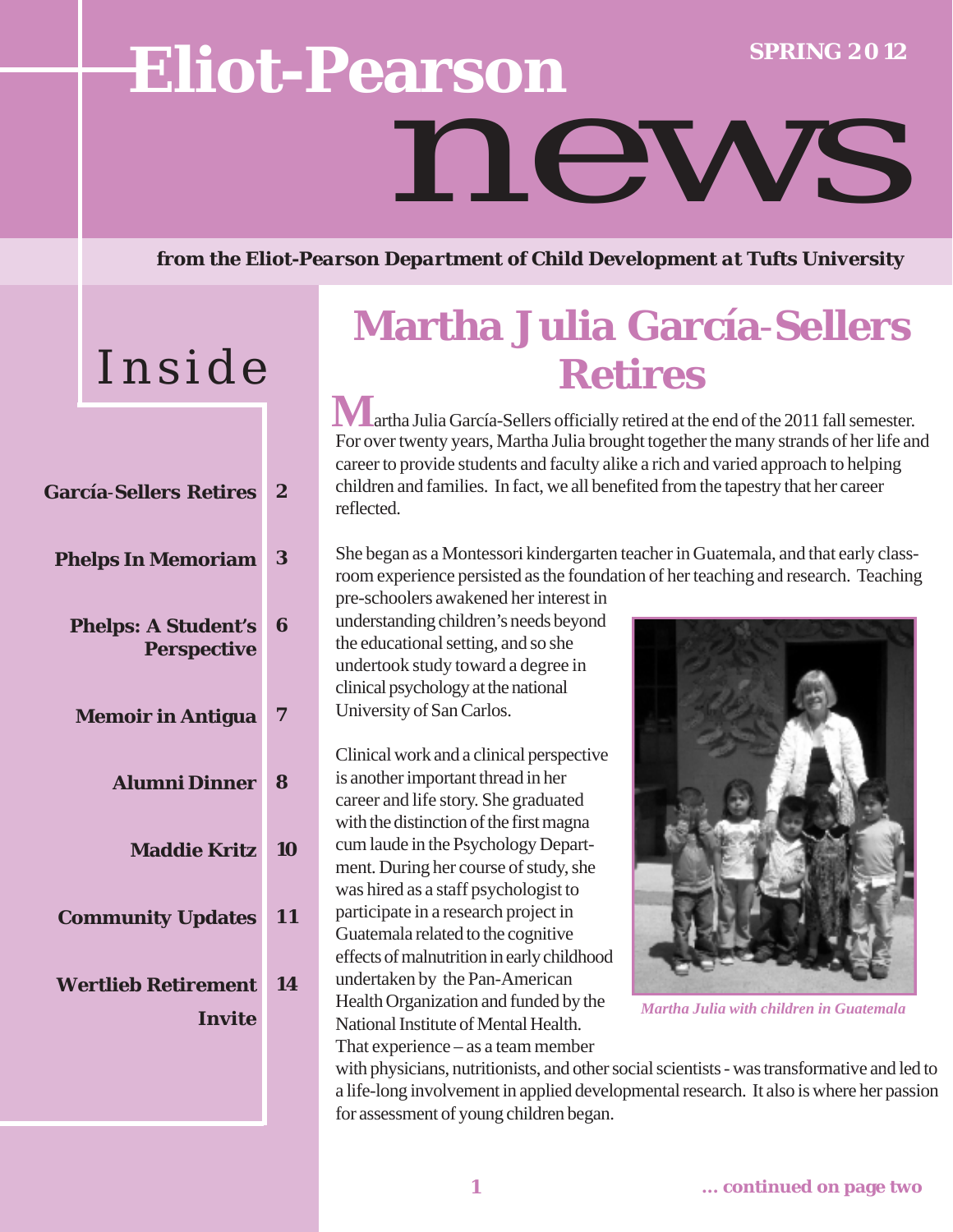### **continued from page one**

Her experience with research on children's development in rural Guatemala left her feeling that something was missing. The scientific research she had experienced was defined narrowly in terms of experimentation and without consideration of culture. Martha's questions and thirst for deeper understanding of children's behavior was valued by professional consultants to the nutrition study, and she was encouraged to pursue doctoral studies in the Department of Psychology and Social Relations at Harvard University. There, she studied with renowned developmental psychologists, Jerome Kagan and Sheldon White, and with cross-cultural researchers such as Beatrice and John Whiting who were at the time bringing culture to the forefront of thinking about children's development.

After finishing her Ph.D. at Harvard, she accepted a position in the Psychiatry Department of Washington University in St. Louis. This was a different cultural experience, teaching and doing clinical work with an urban, U.S. population. It offered Martha Julia a way to integrate clinical work with her developmental perspective.

In 1990, Martha was persuaded to apply for and take a position at Eliot-Pearson by Don Wertlieb who was then the Chair. At Eliot-Pearson, she says, she became fully aware of the various strands that had formed her career (classroom teaching, developmental research, clinical work) and aware too of how they could be intertwined. And that is exactly what she has done for the past 22 years – weaving together in her teaching, research, and community involvement, a perspective and approach that combines the clinician's sensitivity, the educator's wisdom and skill, the researcher's tough-mindedness about methodology, and first-hand knowledge with how culture permeates it all.

Among Martha Julia's many accomplishments and honors is the establishment of the Home-School Connection Program (H-SCP), a program designed to facilitate the school adaptation of immigrant children, promoting better communication between parents and teachers. The H-SCP was first implemented in the public schools of Somerville and supported by the Kellogg Foundation and the Massachusetts Department of Education. It has provided valuable experience in applied research and clinical practice for many graduate and undergraduate students from Tufts. From its start in Somerville, the H-SCP has been extended by Martha Julia and her former students to New Haven, Connecticut and to village schools in Guatemala.

Other projects in which she is engaged include the Family Values Study with immigrant toddlers in East Boston and São Paulo, Brazil as well as the Obras Sociales del Hermano Pedro in Antigua, Guatemala which treats severely malnourished children. In these projects and others, Martha Julia has applied her interdisciplinary perspective and involved many students from Tufts and elsewhere whom she has mentored and who have gone on to careers in a variety of fields. She has received recognition for her career achievements, most recently the awarding of Profesional Ilustre from the Association of Guatemalan Professionals.

At Eliot-Pearson, Martha Julia's courses and mentoring have inspired many students to go into fields serving children and focusing on assessment and culture. Recently, an invitation went out to those who have worked with Martha Julia, as students, colleagues, or both — to comment on what Martha Julia has meant to them and to their careers. Here is a sampling of the comments that came back: "The words that come to mind when thinking about Martha are gracious, caring and astute… Her work was inspirational as she extended her research and practice to the greater Boston community and to her native Guatemala." "You [Martha Julia] had a gift for reading my mind and understanding what I was going through, sometimes even better than me, and your thoughtful advice has always been able to push me forward." "In working with Martha Julia, I realized my deep passion for working with immigrant families and helping these families reach their dreams for their children. " And from one international student: "She understood, perhaps from her own experience, the difficulty of adjusting to foreign cultures…. She saw my strengths when I thought I had left them behind in Romania…She helped me discover opportunities where I saw none... and she introduced me to people who further became my mentors and professional role models."

For the past 22 years at Eliot-Pearson, Martha Julia García-Sellers has been a mentor to students, a friend and wonderful colleague to faculty, an exemplar of research-practice integration, and a force for providing support to those most in need. We all shall miss her and wish her the best as she weaves the multicolor threads of her evolving career. Muchas Gracias, Martha Julia!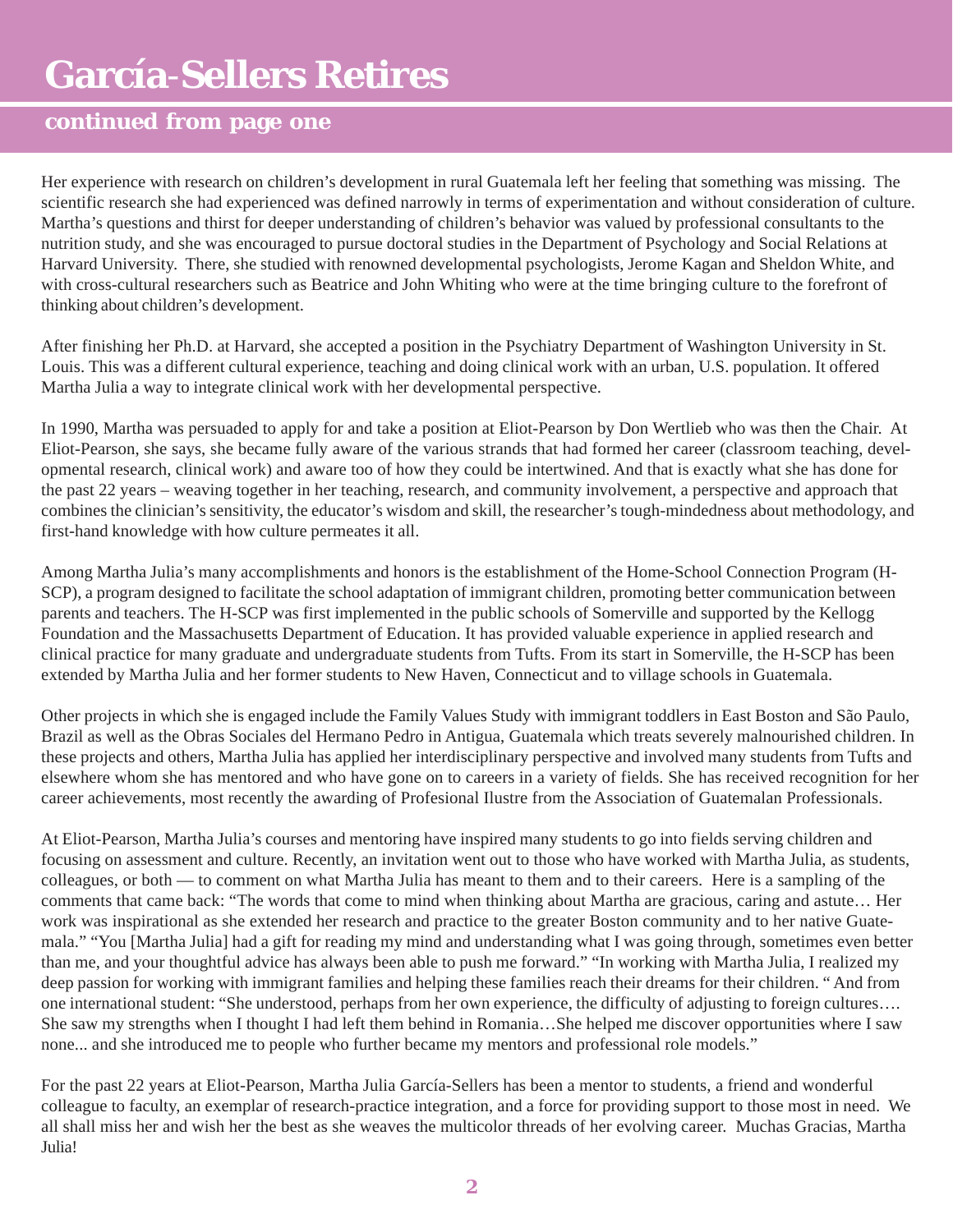## **Erin Phelps**

### **E-P Faculty share their thoughts on David Elkind In Memoriam**



*Erin Phelps*

people in the world that she loved best, her wife, Tanya Zucconi, and their children, Nora and Max. She was also surrounded by the love of her friends, colleagues, and students – who, although they could not be with her that afternoon, had channeled their love of and care for her through her family to her. Erin, in the selfless devotion to others that characterized her life, prepared us for her passing. She used *Facebook* and other digital technology to let us know how she was doing, to tell us about the ups and downs of her struggles against the cancer that had taken over more and more of her body, and to let us know that she continued to care for us and our lives. In the last few weeks she **E**rin Phelps died during the afternoon of February 16, 2012. She was with the three

was too weak to see us but, almost until her last hours, she continued to write to her friends to tell them she continued to think about them!

Erin was always attuned to supporting others. When friends needed her to help she did not wait to be asked. When my wife, Jackie, and I were in France several years ago, where I had a summer-long teaching assignment, my aged mother became ill. Before I could get her physician on the phone or look into flights back to Boston, Erin called to say that she had everything under control. She would take care of my mom and unless the situation became dire, Jackie and I should stay in France and I should complete my teaching assignment. She would let us know daily how things were going with my mom. Erin gave up her summer to help friends – without being asked and with no sense that such devotion, generosity, and selflessness were anything out of the ordinary.

I was not surprised by this act (if one can term several weeks of care just an "act") of generous friendship. I have been a friend of Erin's for decades and when, in 2004, she left the Murray Research Center at Radcliffe College to join me in directing the Institute for Applied Research in Youth Development, our friendship and "casual" collegiality quickly became as close and as productive a collaborative relationship as I have ever been privileged to have. Until June, 2009, when Erin had to leave Tufts permanently because of her worsening medical condition, we wrote scores of scholarly publications together, sought and received several major grants, and – most important to both of us – shared in the training of several incredibly talented doctoral students, young scholars who have now gone on to launch productive careers due in large part to the standards of good science that Erin exemplified for them throughout their training.

Erin was a superb developmental methodologist but, even more, she was an extraordinary developmental scientist, a person deeply informed about theory and the history of her field, of the importance of theory as the major methodological tool of developmental science, and of the need to create a seamless synthesis between theory-predicated research and evidence-based practice. She was a consummate applied developmental scientist and a courageous innovator in marshalling the best of developmental scholarship to level the playing field for all individuals, to promote social justice across the diversity of our nation.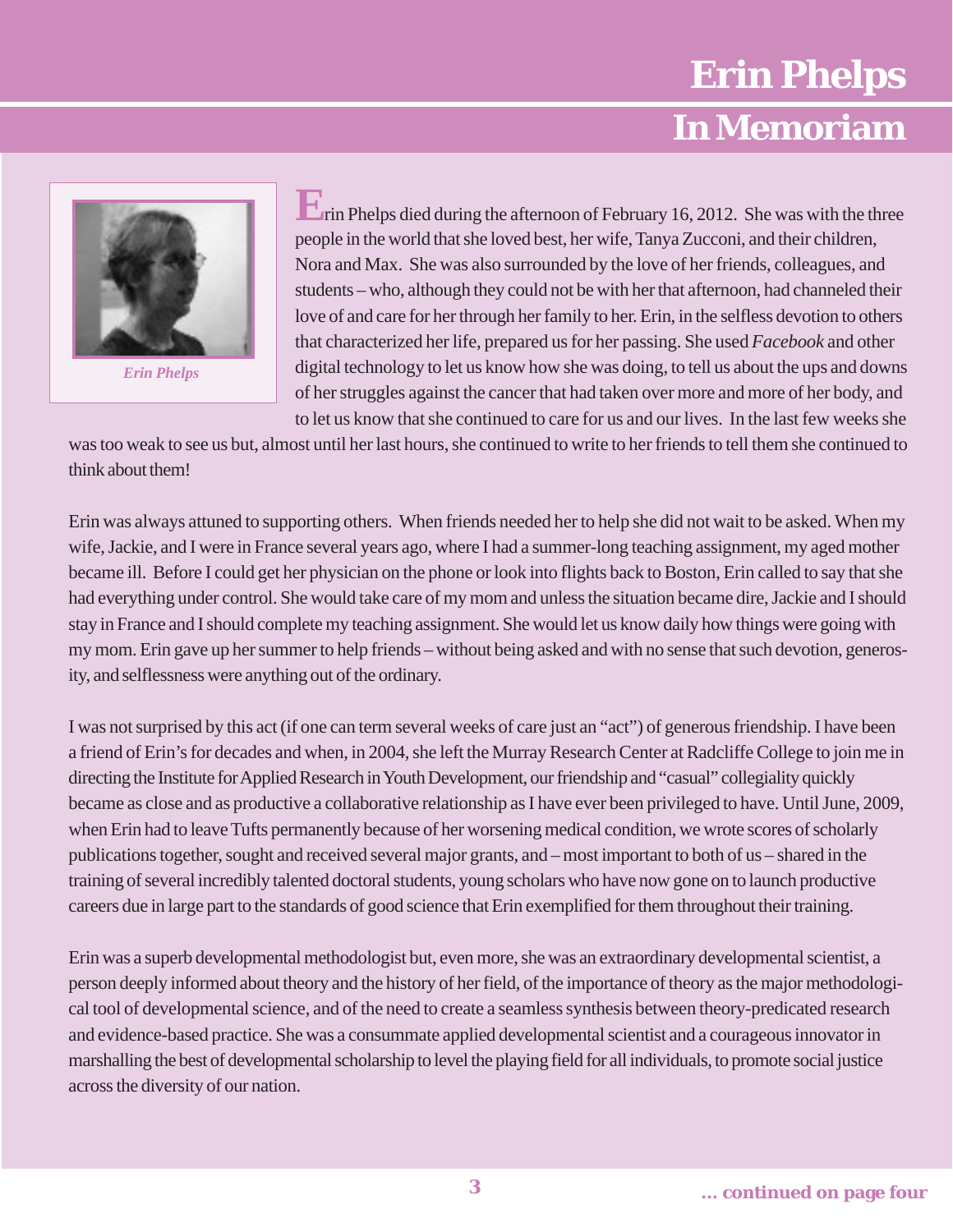# **Phelps In Memoriam**

### **continued from page three**

Erin was a person of enormous talents and of nationally and internationally recognized scholarly contributions. Remarkably to some, but characteristically to those who knew her, Erin's demeanor was marked by humility. Erin made everyone – from undergraduate or beginning graduate students through colleagues at all levels – feel as if their work and their ideas were of fundamental interest to her. They were! While never compromising her beliefs in what constituted good science, she also never failed to support other people in their quest for pursuing their interests. In fact, she spent more of her time at the Institute helping our students achieve their scholarly aims than she did pursuing her own work. I believe that nothing gave her greater joy than to see a student or colleague move forward in their scholarship through work that she catalyzed. For instance, after leaving the Institute, and despite her increasingly more arduous battle with her illness, she spent an entire summer "volunteering" to work with several doctoral students in the lab so that they could learn structural equation modeling procedures and programs. On the one hand, this effort took a great deal of her energy – perhaps far too much. On the other hand, I saw genuine joy in her as the students were able to take the methodological tools she had given them and use them appropriately and effectively in their research. Cancer may have depleted her physical strength, but her generosity, her giving of her talents to others, created an élan that was never diminished.

This generosity of spirit and courage to move forward with her life while at the same time knowing that a disease was taking it away, was inspirational to me. I don't ever recall her once feeling sorry for herself or complaining that, after 19 years of battling cancer, she felt depressed that the tide had turned against her. She just persevered. Perhaps this resilience had its roots in her childhood. Erin was born on January 23, 1951 in Joplin, Missouri, the eldest of three sisters (her younger siblings are named Ellen and Edith). Although a baby of the Midwest, Erin did not live there for long. In fact, as best as she could count it, Erin and her family moved 53 times before she went off to college! Erin went to Douglas College, of Rutgers University, where she graduated with her B.A. in 1973. She then moved to Cambridge, Massachusetts, working at the Harvard Graduate School of Education on Project Zero and receiving an Ed.M. from the School in 1973. She received her Ed.D. from the School in 1981. Upon the completion of her doctorate at Harvard, Anne Colby, the then Director of the Murray Research Center, brought her into the Center to play a leadership role in providing guidance in the methods involved in longitudinal research and in using data archives of such research.

She remained at the Murray Center from 1981 through 2004, when – by a stroke of great luck – she dropped into my lab office at Tufts and asked if she could volunteer to help me pursue the scholarly agenda of the Institute for Applied Research in Youth Development. She was leaving the Murray Center because of administrative changes at Harvard that would change its structure and function. We had known each other through the years because, as developmental scientists interested in longitudinal studies of adolescence, in strength-based, positive approaches to youth development, and in issues of social justice, we traveled in similar circles and had had a positive collegial relationship for about 20 years. She said she thought we might collaborate effectively! In turn, I knew the great gift I was being given. I recognized immediately that, with Erin, the work of the Institute could be brought to a higher level of quality and impact. I asked if she would mind working for salary as my partner but, being less impetuous than me, she suggested that she remain a volunteer for a time to see if our collaborative relationship would work out. Within a few months she changed her status from volunteer to formal Tufts colleague!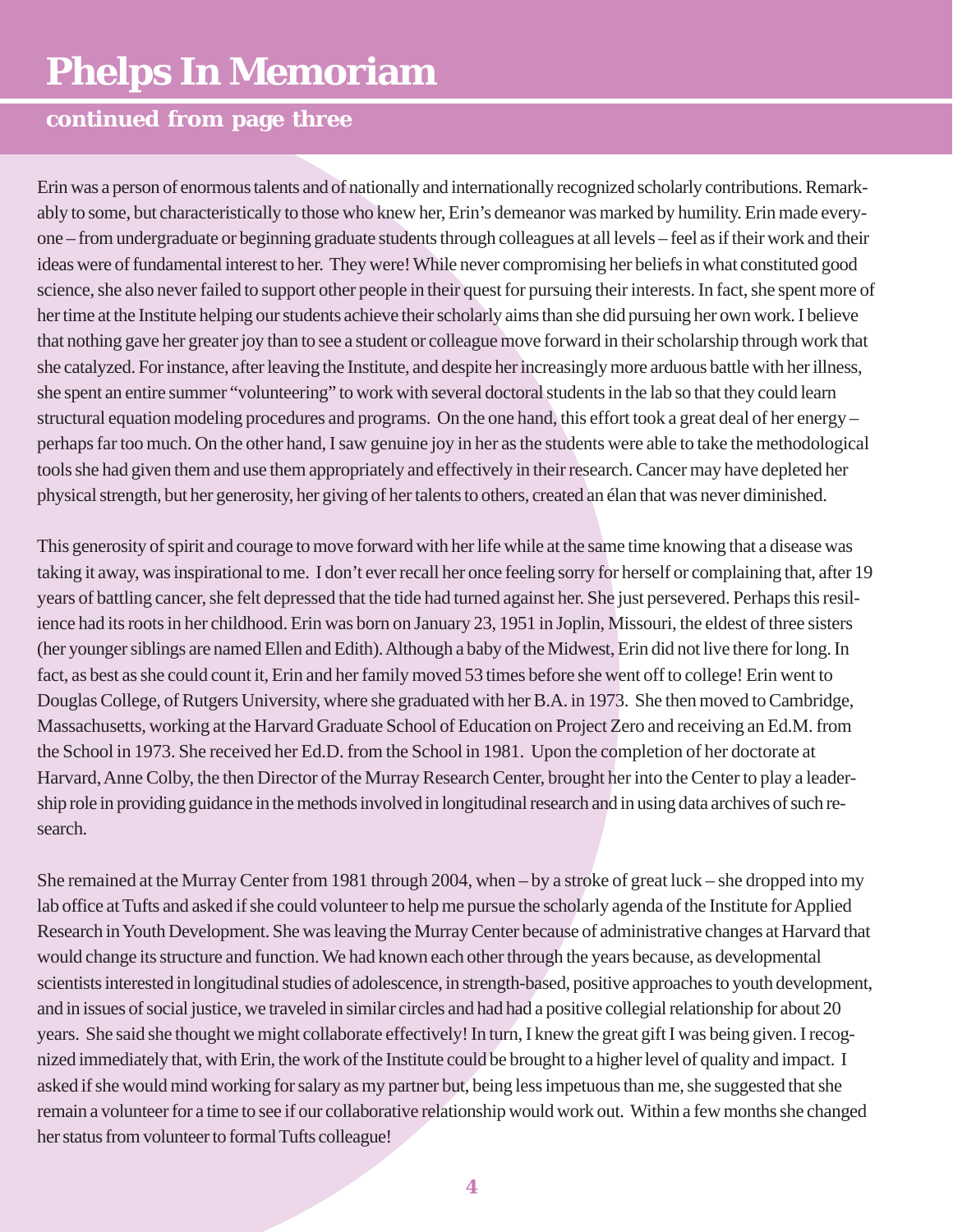Devoting herself thoroughly to her new career at Tufts did not mean that Erin stopped serving the field of developmental science or the diverse communities of which she was a part. As but one example, Erin was a founding member of the Society for the Study of Human Development (SSHD) and served as its first Executive Secretary. However, when the organization needed a senior scholar to move its flagship journal, Research in Human Development (RHD), to a higher level of excellence and impact, the SSHD steering committee unanimously asked Erin to take on this role. She accomplished more than any of the leaders of SSHD imagined was possible – bringing top-tier scholars and cutting-edge research in developmental science to the pages of the journal. She established it as a premiere and highly influential scholarly presence within the several disciplines that contributed to developmental science and, now, through her efforts, to the journal and to SSHD. Her health challenges necessitated that she leave her post as Editor of RHD in 2009, but the journal she passed onto her successor, Carolyn Aldwin, was, and remains, a mature and visible leader among the journals of developmental science. In recognition of her enormous contributions to SSHD, to Research in Human Development, and to the field of developmental science, in 2011 the organization established the annual Erin Phelps Award for the best publication to appear within each volume year of the journal. The first recipient of the Erin Phelps Award was Gary Greenberg, Professor Emeritus at Wichita State University, for his article, "The Failure of Biogenetic Analysis in Psychology: Why Psychology is Not a Biological Science" (Volume 8, Issues 3-4, pages 173-191).

I was blessed by the entry of Erin Phelps into my scholarly life. I believe that our five years together at the Institute were the most productive years of my career. However, this blessing pales in comparison to the one that Erin gave me by becoming a part of my personal life, the life of Jackie, and the lives of our children. She and Tanya have become more than cherished friends. Jackie and I danced at their wedding on July 2, 2005 and our two families have shared our respective joys, challenges, and triumphs. We became companions on our respective life journeys.

I marveled at Erin's ability to imbue her students with knowledge and confidence and her friends and colleagues with wisdom and hope. I stand in awe of her kindness and courage through the last hours of her life. I already deeply miss her gentleness and warmth, her wit and engaging smile, and her profound senses of intellectual and personal conviction that made her a scholarly and moral exemplar to everyone whose lives she touched.

*Richard M. Lerner*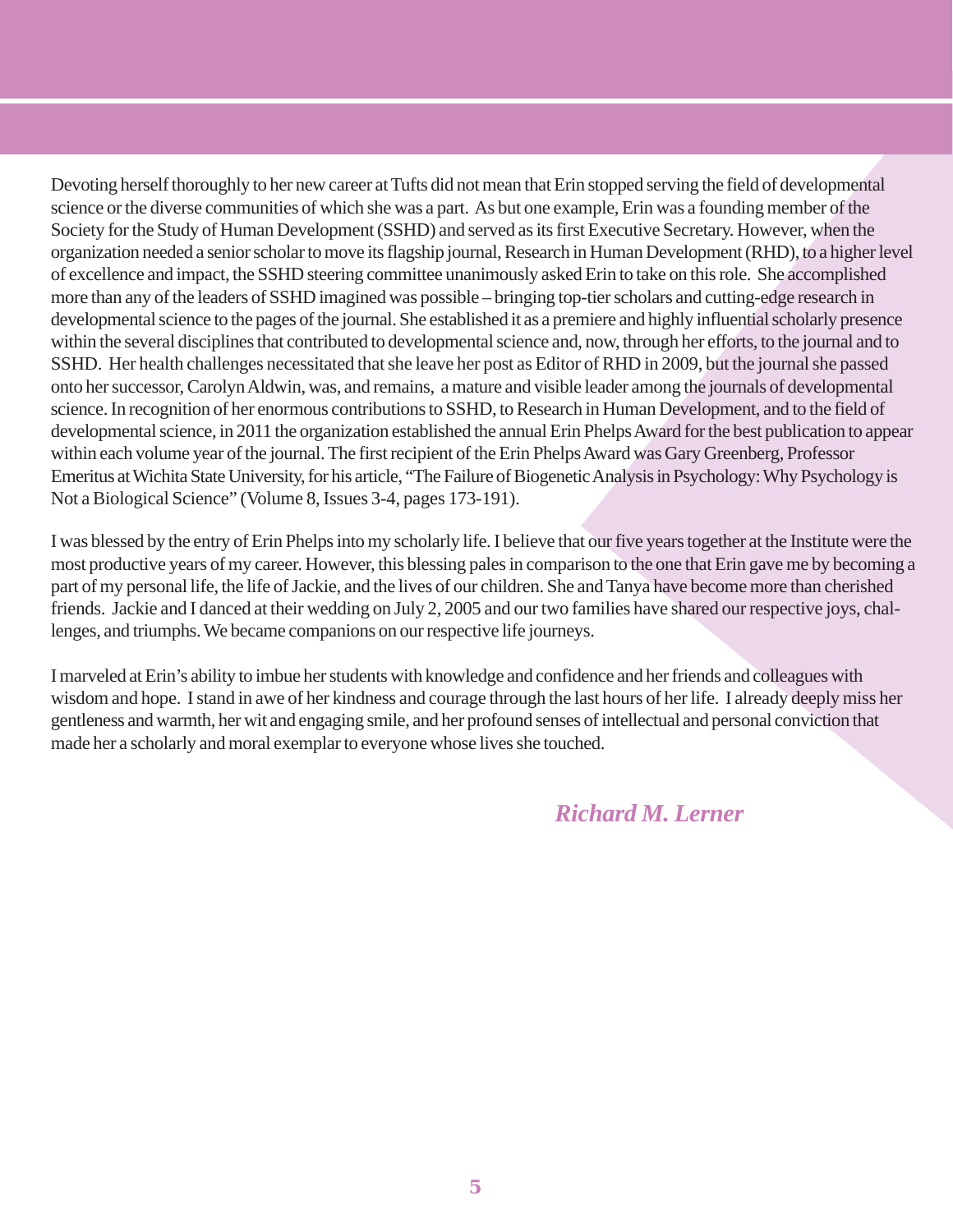Erin was a brilliant professor. I credit Erin for igniting my love of statistics, and this was no small accomplishment. As an undergraduate, I took a statistics class that I failed miserably. Not attending class on a regular basis might have had something to do with that "F," but the few classes that I did attend were torturous. No exciting baseball databases here, just a bunch of a-contextual numbers. Boring! And then came Erin. Her quick wit, engaging teaching style, and enormous patience led me to rework my identity as a statistically significant failure. Always responsive and affirming, Erin empowered me. She gave me far more than knowledge about statistics; she gave me confidence in myself.

Erin was a generous mentor. Without hesitation and in the midst of dealing with her own medical struggles, she agreed to sit on my dissertation committee. Always generous with her time, Erin and I had countless discussions. I will never forget her go-to question, the one she always asked, "Why is this important?" With this question, she revealed the essence of Applied Developmental Science – a science about optimizing human development for all, a science about social justice. I learned from Erin to make sure that I had an answer before setting forth, both within and outside of my studies.

Current doctoral students have had similar experiences of Erin. Chris Napolitano writes, "She transformed statistics, almost phobic to me before her class and mentorship, into a manageable and relatable discipline." And Megan Kiely Mueller follows with, "She inspired us all to embrace scientific rigor and compassionate mentorship in our own careers…". Most amazingly, Erin did not stop her support for students after she had to leave due to illness. Kristina Schmid writes, "When she finally had to leave IARYD (The Institute for Applied Research in Youth Development), she kept in touch over email and by phone, sometimes running analyses for us from home just to find a small correction that would help us move forward in our work."

Erin was a committed friend. I loved her humor and direct style. I loved how she would voice without hesitation an unpopular view and never mince words. She was real and without airs. I remember being at a conference on the West coast, at the Asilomar Conference Grounds. One evening, Erin hung out with a couple of us students, forgoing the usual networking opportunities no doubt. We were up for an adventure – we explored the beautiful conference grounds, and then we found ourselves at – crashed is more like it – a Scottish square dance! We snuck in and made our way up to a loft that overlooked the dance. We sat there in silence, taken with the performance below. Periodically, one of us would giggle and set-off the rest of us. It was a special, unplanned moment. I remember being amazed that this prominent professor in the field chose to spend her time with a couple of doc students at a square dance!

Erin was a dear, dear friend and mentor; she was an amazing human being. I feel deeply fortunate to have known her, and to have benefited from her wisdom, humor, and generosity.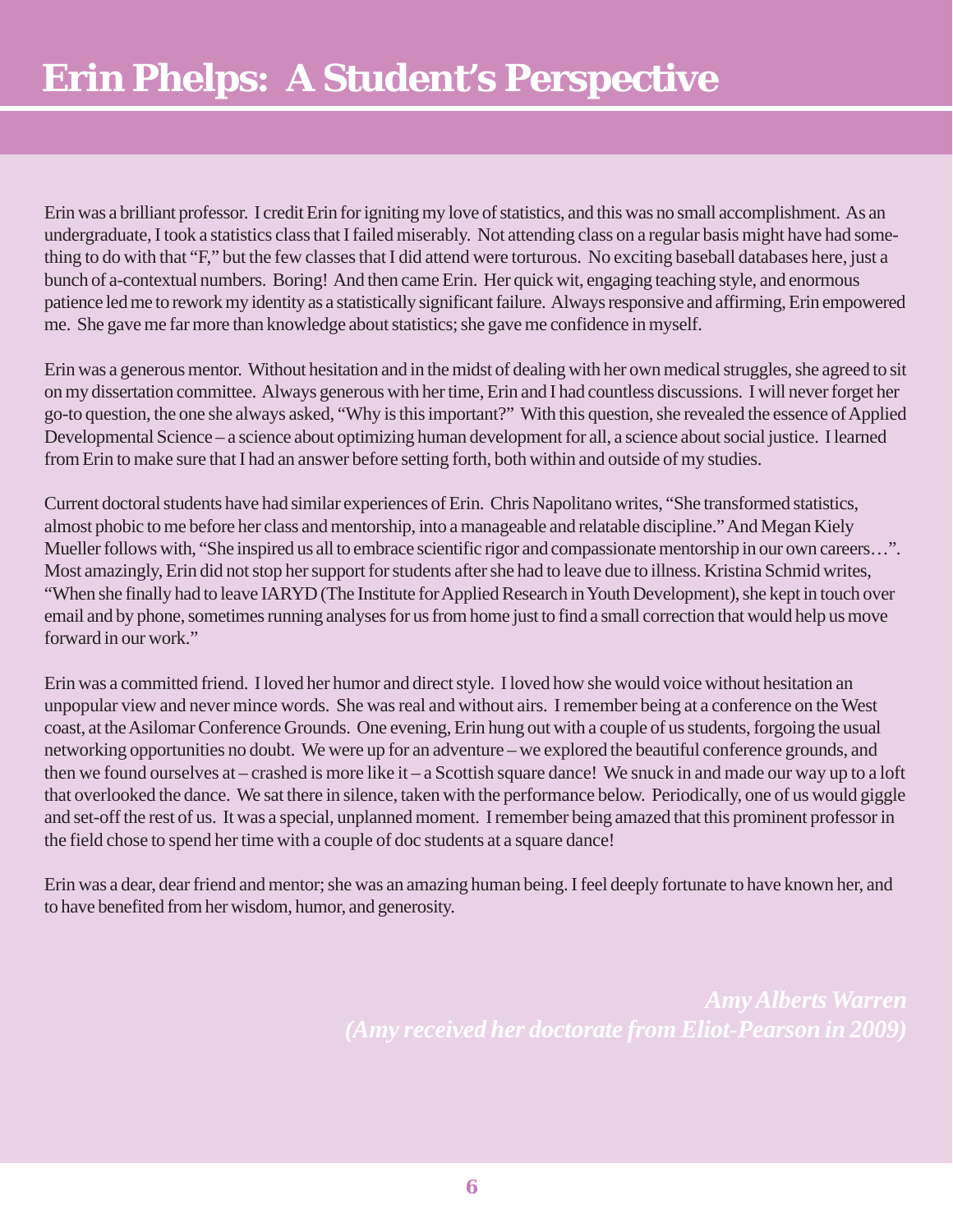# **Memoir from Antigua - Anjuli Demers Wertlieb Fellowship Recipient**

*The following memoir is by Anjuli Demers, a master's student at Eliot-Pearson. Anjuli was the first recipient of a Wertlieb Fellowship in Global Health, named in honor of Donald Wertlieb when he retired last spring (see accompanying picture). Anjuli carried out her work in Antigua, Guatemala under the supervision of Martha Julia Sellers*

malnutrition clinic, young children smiled while peeking through cribs, as did the older children who were playing on the floor. The children varied in ages from a few days old to six years, and many had visible signs of medical complications such as cleft lips/palates, low weight, and feeding tubes. I was moved as much by the children's smiles as by their medical conditions. The details of my first day remain rather vague in my memory, but I do recall the incredible energy I felt within the clinic and my immediate recognition that this experience would inevitably challenge my own beliefs and abilities beyond what I could imagine. As I strolled through the malnutrition clinic for the first time in Las Obras Sociales del Hermano Pedro (OSHP)'s



*Don Wertlieb and Anjuli Demers in Antigua*

Las Obras Sociales del Hermano Pedro (OSHP) is a hospital in the bustling city of Antigua, Guatemala that provides lowcost or free care to individuals who otherwise cannot afford such services. I traveled to OSHP during the summer of 2011 as the first recipient of a Wertlieb Fellowship in Global Health, named after Eliot Pearson's former faculty member, Dr. Donald Wertlieb, who has had a remarkable career in child and family global health, over three decades of which were spent at Eliot-Pearson. The Wertlieb Fellowship provides the opportunity for a master's candidate in child development at Eliot-Pearson to engage in work abroad to enhance the student's future academic endeavors and professional aspirations. Dr. Wertlieb's teaching at Tufts always emphasized and inspired students to engage in these efforts, and this fellowship provides a wonderful opportunity for students to embody this message directly.

As the first recipient of the Wertlieb Fellowship in Global Health, I was fortunate enough to work with Dr. Martha Julia in the malnutrition clinic at OSHP. Dr. Sellers generously donates her time and effort to this incredible project as an advocate for the integration of psychosocial care into the treatment of children and families. My work with Dr. Sellers focused on ameliorating some of the negative effects of institutionalization and malnutrition — using a familyfocused approach. In addition to providing emotional support for families during these difficult times, this familyfocused approach empowers families to remain engaged in their child's treatment processes and development, despite the obvious obstacles.

Due to a fractured healthcare system and the high cost of medical services, OSHP is often the only healthcare option for many families, and consequently, many children travel extremely far distances to access this care. To visit their children for just a few hours, families report traveling as much as eight hours, typically using public transportation and walking. Their children often reach developmental milestones, such as taking first steps or learning first words, in the absence of their family members.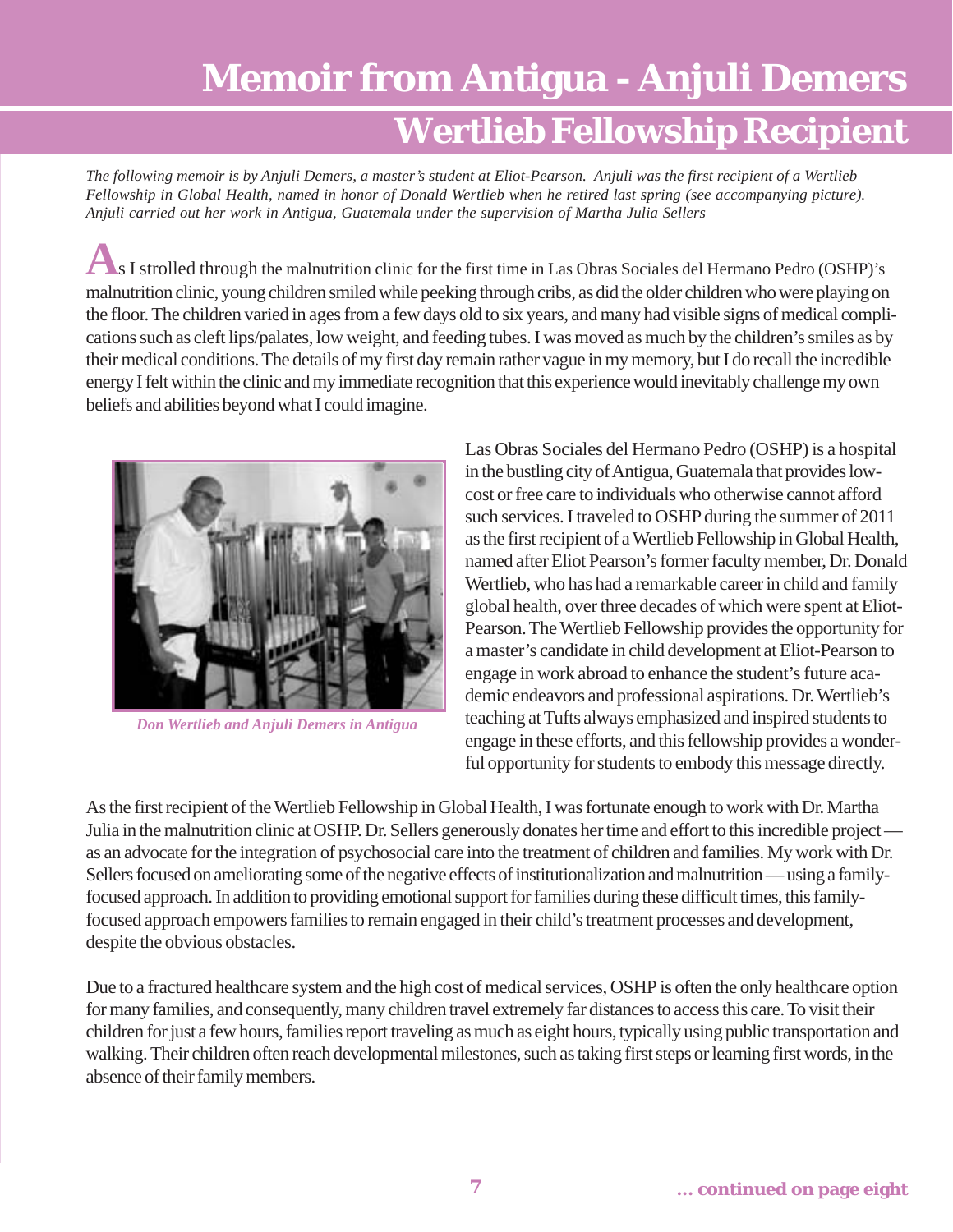# **Memoir in Antigua**

### **continued from page seven**

Empowering family members can manifest in several ways. Many times in the clinic it simply involved reaffirming individual strength and confidence. For example, the father of four children in the unit expressed that he just "wanted to do what was best for my children", implying that he was not sure if he could help them or that bringing them back under his care was best for them. A brief conversation emphasizing the incredible change in the children's energy and activity level in his presence helped to reassure him that he was the most important person for his children and their long term health. The hope remains that families who leave the clinic with a personal sense of optimism and control over their child's health might be better prepared to advocate for their child's future health.

Through working with the children and families in this clinic, I began to recognize that the strength of individuals is the fabric that holds the system together. This realization enabled me to continue advocating for children's health despite the incomprehensible setbacks that many families continually encounter. During my brief time in Antigua, I was confronted with moments of doubt, but also with those moments when a slight shift towards hope in a caregivers' eye or a hint of connection with a child evoked a sense of personal power and strength and served as encouragement to continue with current efforts and beyond. Since my return from Guatemala, these experiences remain incredibly valuable to me and continue to influence my work in child health. I am indescribably grateful for having been granted this opportunity, and this fellowship will undoubtedly enrich the Eliot-Pearson community for years to come.

# **2011 EP Alumni Dinner The**

Last summer, on June 15<sup>th</sup>, 46 alumni gathered in the Eliot-Pearson Curriculum Lab to reminiscent and reconnect with one another, and to revisit that critical time in their lives when they were students at Eliot-Pearson. For over three hours, alumni shared stories – about meeting Abigail Eliot for the first time, about the Children's School burning down in the 1970's, about Sylvia Feinburg taking her art class outside to paint falling snow, about all the events and people that made the experience of being a student at Eliot-Pearson so important and memorable.

The stories were also about big, national issues and issues of a scholarly nature – for they revealed events and movements taking place in the larger society — such as the Head Start movement in the 1960's which gave new meaning and value to early education – and the 1970's feminist movement which led to so many women joining the workforce and giving new meaning and value to daycare.

**... continued on next page**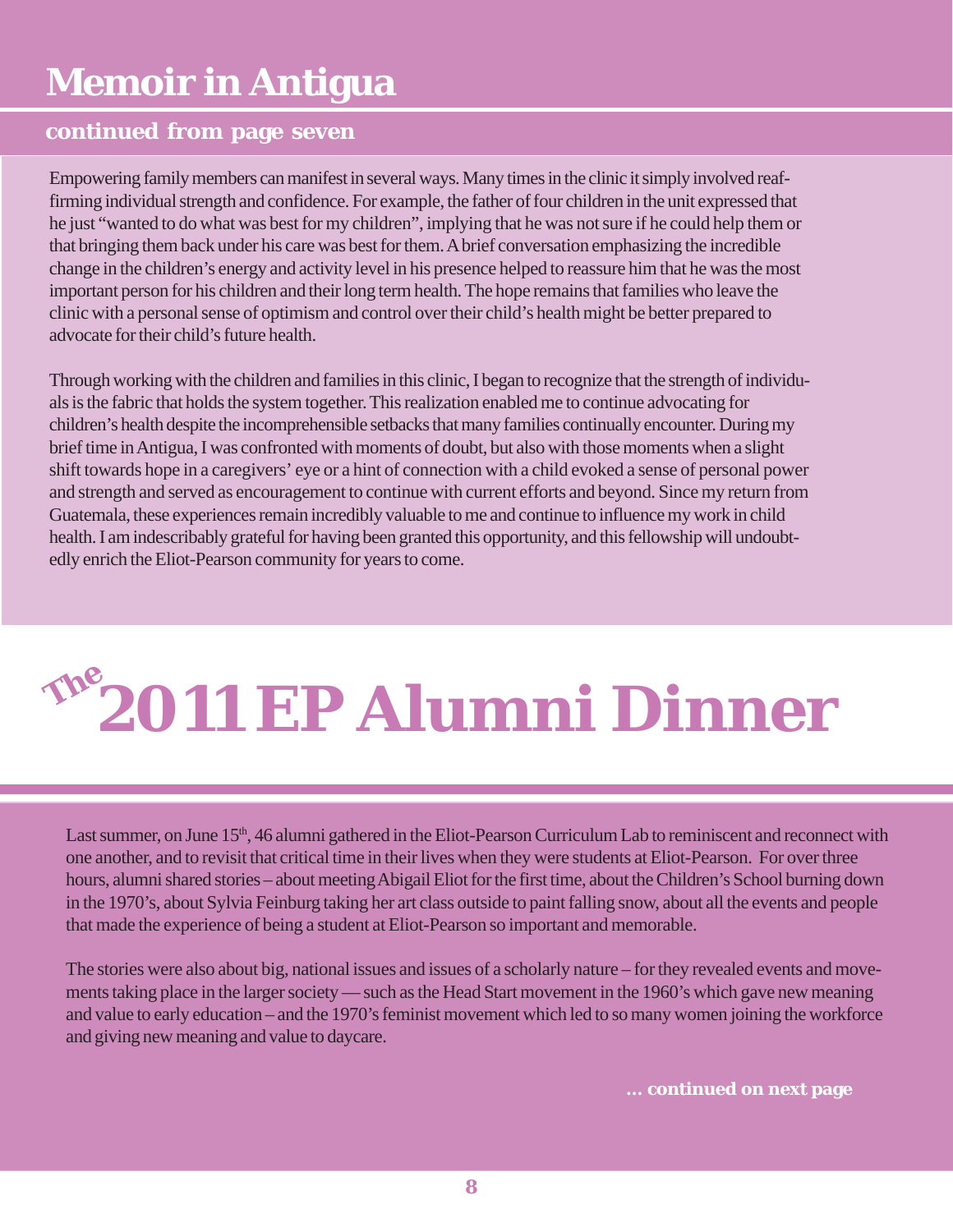However, what may have been most striking about the evening was the laughter and obvious emotion around the reconnecting, and opportunity to share stories from five different decades. There was the definite feeling that because the storytelling came from fellow alumni of Eliot-Pearson, the shared stories were understood in deeper, more satisfying ways than could ever be the case if shared elsewhere and among those with no direct experience of being part of the EP community.

The evening was organized into three parts: for an hour alumni sat at tables swapping stories and writing bulleted summaries on large post-its that eventually made their way onto a wall on one side of the Curriculum Lab. Then Sylvia Feinburg spoke and gave her own stories and history during her early years at Eliot-Pearson – a wonderful transition from the informal storytelling to dinner.

Toward the end of dinner, Miriam Lasher gave another invited talk – sharing her stories (of being interviewed by Abigail Eliot, of working with Sam Braun on mainstreaming and the Children's School, of using her time and work at Eliot-Pearson to set up a long career in children's mental health and early intervention). She was followed by Debbie Kernochan and Lynn Schade – who did the same, giving their own stories that captured their eras and time at Eliot-Pearson. Lynn's talk served as a nice transition back to everyone continuing to share stories among themselves.

The group spanned several generations — from Rachel Stowe, A44, who delighted the gathering with post-war stories of Eliot-Pearson, to Sernena Chang A10, who shared her experience as someone just starting a career in early childhood education. Regardless of generation, there was a sense of connection and recognition made possible by a common thread running throughout, namely, a focus on creative, empathic care and education for young children.



*Alumni gathered in the curriculum lab*



*Debbie Kernochan making us laugh Miriam Lasher sharing history*

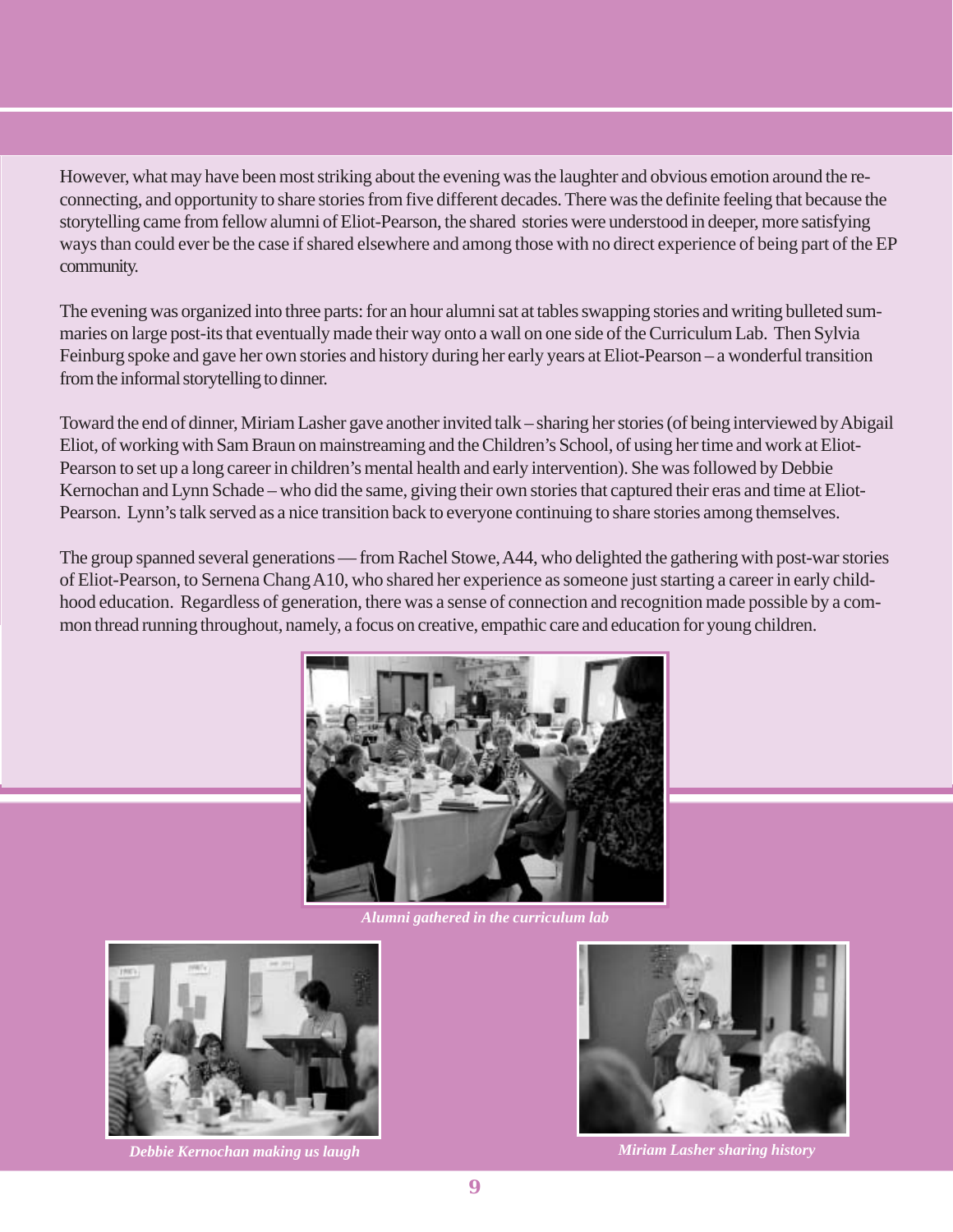### **Maddie Kritz**

### **In Memoriam**

Maddie Kritz, Eliot-Pearson class of 1963, died suddenly on January 16, 2012. She was a beloved teacher and reading specialist at the Dalton School for 47 years. While teaching, she earned an MA at Columbia's Teachers College.

Maddie was a passionate student. She was quick to share material she kept and coveted from Eliot-Pearson, including exciting art assignments from Sylvia Feinburg. She continued to enjoy acquiring knowledge from books, lectures, and classes. A friend described her as a true Francophile.

At her funeral, people spoke about how knowing Maddie had made their lives better. A former student and graduate of the Dalton class of '81 described how amazed and touched he was with the warmth and recall Maddie exhibited, when he was touring the school as a prospective parent. After his visit, he sent a gracious note to Maddie, who responded by saying that "teachers live for moments like this.'

Finally, Maddie's bereft nephews read a letter from another of their beloved aunt's former students. The letter described how Maddie comforted him when he lost his father, four years after he left Maddie's first grade class. Then, as an adult, he suffered the excruciating loss of his brother to suicide. Once again he sought out the place he recalled finding solace as a child. He returned to Dalton to see Maddie, and they reignited their friendship which provided him the security and peace he experience as a child. The writer, Anderson Cooper, was unable to attend the funeral, since he was covering the Republican debates. He made sure, however, to find time to express the significant role Maddie played in his life.

Maddie adored her family, her work, and her friends. She will be missed by many.



*Written by*

*Photo compliments of the Dalton School*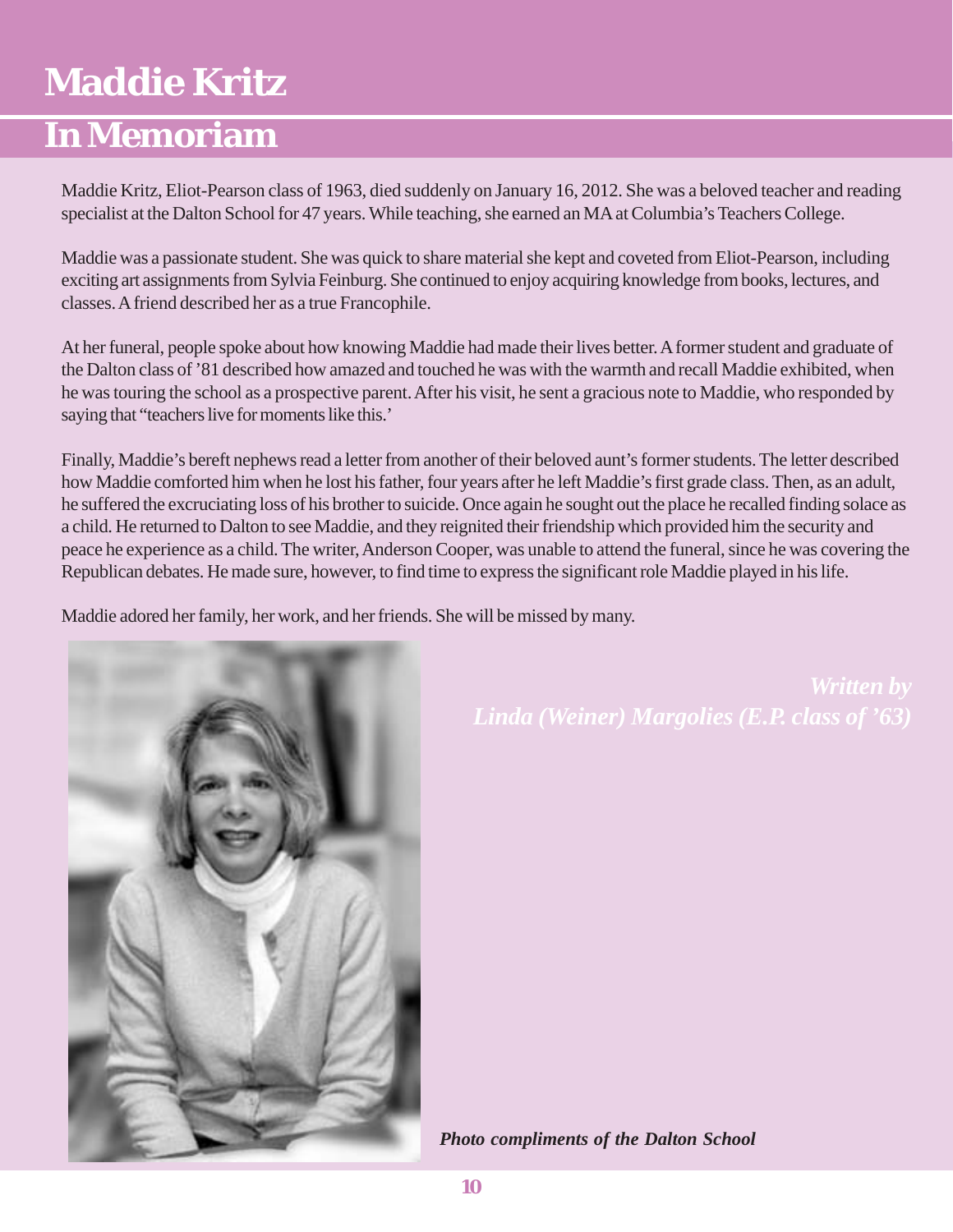## **Eliot-Pearson Community Updates Faculty, Student, Alumni and Department News**

**Marina Bers (faculty)** edited a special issue of the journal New Directions for Youth Development, focused on New Media and Technology: Youth as Content Creators, Issue 128 (Winter 2010). She also delivered an invited talk, "Digital Playgrounds for Jewish Identity," at the North American Jewish Day School Conference on February 8. **Prof. Bers** received two new grants from the National Science Foundation to focus on the design and study of new technologies for early childhood education. Each grant covers work for a period of three years and involves working with Debbie LeeKennan and the Eliot Pearson Children's school, as well as a wide network of local and global classrooms Pre-K to 2 classrooms. The first grant, "ScratchJr: Computer programming in early childhood education as a pathway to academic readiness and success" involves a collaboration with Mitchel Resnick and the MIT Media Lab, and focuses on the development and evaluation of a new programming language for young children. The second grant "Ready for Robotics: The missing T and E of STEM in early childhood education" and has three goals: pr1) to develop and evaluate a low-cost, developmentally appropriate robotic construction kit specifically designed for early childhood education (PreK-2) to facilitate teaching of technology and engineering; and 2) to evaluate strategies for the teaching of technology and engineering in early childhood through a pilot professional development model using robotics.

**Joan M. DiClemente (alum)** published LITTLE FALLS in April of 2010. It is on both Barnes & Noble.com and Amazon.com and self-published through iUniverse. The story presents a family evolving through four generation (1900's up to 1991) amidst the changing history of time. The title has a double meaning in that it was the name of a town in New York where the story began as well as representing the difficult times and mistakes we all make throughout life by our own little falls.

**Ann Easterbrooks(faculty)** received the Northeastern Association of Graduate Schools Graduate Faculty Teaching Award (doctoral level) for 2011. The award recognizes excellence and creativity in the teaching of doctoral students, as well as innovation in graduate curriculum development and implementation. **Prof. Easterbrooks** also serves as Chair of the Society for Research in Child Development Publications Committee (2009-present).

**David Henry Feldman (faculty)** was elected to Fellow Status in Division 10 of the American Psychological Association (also called the "Society for the Psychology of Aesthetics, Creativity, and the Arts") at the Annual Meeting of the APA in August. Election to Fellow is based on outstanding contributions to psychology and is a lifetime appointment. **Professor Feldman** is also a Fellow of Divisions 7 (Developmental) and 15 (Educational) psychology for his contributions to those fields.

**Lynn Meltzer (faculty)** For the 27th year, **Lynn Meltzer** will chair the annual Learning Differences Conference on March 16-17, 2012. This international conference, entitled "Executive Function, Motivation, and Effort:The Cornerstones of Resilience and Success," is sponsored by the Research Institute for Learning and Development (ResearchILD) and will be held at the Harvard Graduate School of Education. The program will emphasize current work by experts in the field, focusing on executive function and motivation and the implications for assessment and teaching across different grade levels and content areas. **Lynn Meltzer**, who founded the Learning Differences conference 27 years ago,will talk about innovative strategies for promoting executive function and resilience in the context of peer mentoring. The conference is expected to be well-attended by participants from around the world.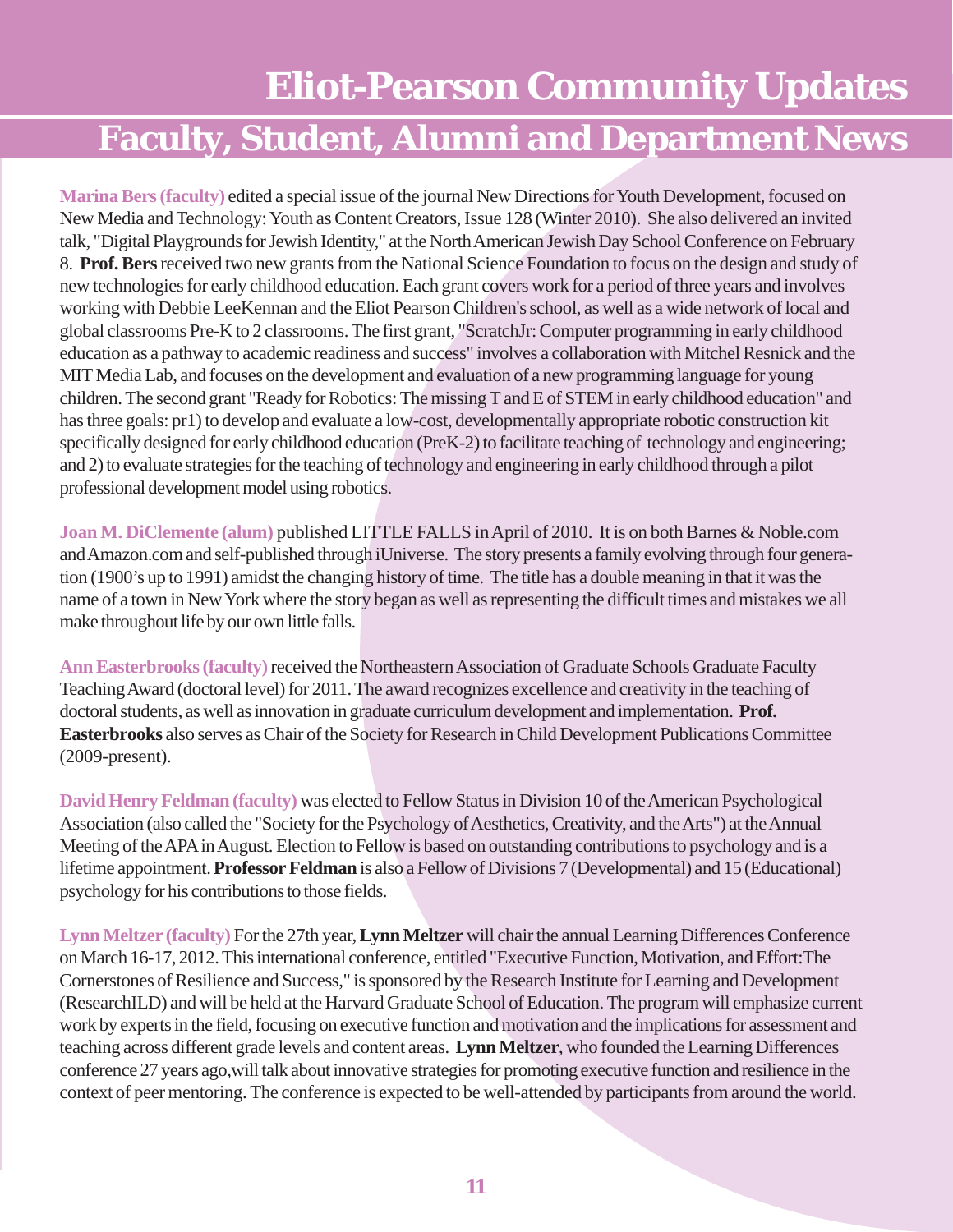# **Eliot-Pearson Community Updates**

### **Presentations, Publications, and Events**

**Jennifer Agans (student)** and **Christina Zagarino (alum)** presented as part of a panel on research and program evaluation last August at the American Youth Circus Organization's biennial festival in Sarasota Florida (the other panelists were Jacqueline Davis, EdM and Dr. Adele Diamond from the University of British Columbia). The audience included program leaders and stakeholders of youth circus programs from around the country and the presentation was very well received. **Christina** also presented her master's project, Big Top Fitness, at the festival, which was much appreciated by those who teach circus to younger children.

**Sara Anderson (student)** presented work that did with **Prof. Leventhal** at a workshop in Uppsala, Sweden last spring. It was a small group of neighborhood researchers presenting work on neighborhood effects and dynamics. Here's the full reference: **Anderson, S. E. A., Leventhal, T.**, Dupéré, V. (2011, June). When Neighborhoods Matter: A Developmental Examination of Neighborhood Socioeconomic Status and Children's Outcomes. Presentation at Neighborhood Dynamics and Contextual Effects Quantitative Methods in the Social Sciences Seminar, Uppsala, Sweden.

**Jessica Dym Bartlett (student)** presented her dissertation research at the Strengthening Families Leadership Summit in Washington, D.C. in June 2011 and had a poster presentation accepted for presentation at Zero to Three's National Training Institute in December 2011.

#### **Marina Bers (faculty) publications:**

Horn, M.S., Crouser, R.J., & Bers, M.U. (2011). Tangible Interaction and Learning: The Case for a Hybrid Approach. Personal and Ubiquitous Computing (special issue on Tangibles and Children). DOI: 10.1007/s00779-011-0404-2 (online first, forthcoming volume)

Shaer, O. Bers, M. Chang, (2011) Making the Invisible Tangible: Learning Biological Engineering in Kindergarten. ACM CHI 2011 Workshop on User Interface Technology and Educational Pedagogy, ACM: CHI 2011.Bers, M., &

**Kathryn Cantrell (student)** presented a paper, co-authored by Professor Marina Bers, "Psycho-educational technologies for children with cancer," at the National Conference on Cancer Nursing Research, February 12 - 13.

#### **Ann Easterbrooks (faculty) publications:**

Easterbrooks, M.A., **Bartlett**, J.D., Beeghly, M., & Thompson, R.A. (in press). Socioemotional development in infancy. In I. B. Weiner (Ed.), Handbook of Psychology, Vol 6: Developmental Psychology. New York: Wiley.

Easterbrooks, M.A., Chaudhuri, J.H., **Bartlett**, J.D., & **Copeman**, A (2011). Resilience in parenting among young mothers: Family and ecological risks and opportunities. Children and Youth Services Review, 33, 42-50.

Zhenyu, S., Bureau, JF., Easterbrooks, M.A., Zhao, Z., & Lyons-Ruth, K. (in press). Childhood maltreatment and prospectively observed quality of early care as predictors of Antisocial Personality Disorder features. Infant Mental Health Journal.

**Vashchenko**, M., Easterbrooks, M.A., & Miller, L. (2010). Becoming their mother: Knowledge, attitudes and practices of orphanage personnel in Ukraine. Infant Mental Health Journal, 31(5), 570-590.

**12** Jacobs, F., **Swartz**, M.I., **Bartlett**, J.D., & Easterbrooks, M.A. (2010). Placing relationships at the core of early care and education programs (pp. 341-352). In J. Sparrow & B. Lester (Eds.), Nurturing children and families: Building on the legacy of T. Berry Brazelton. NY: Blackwell.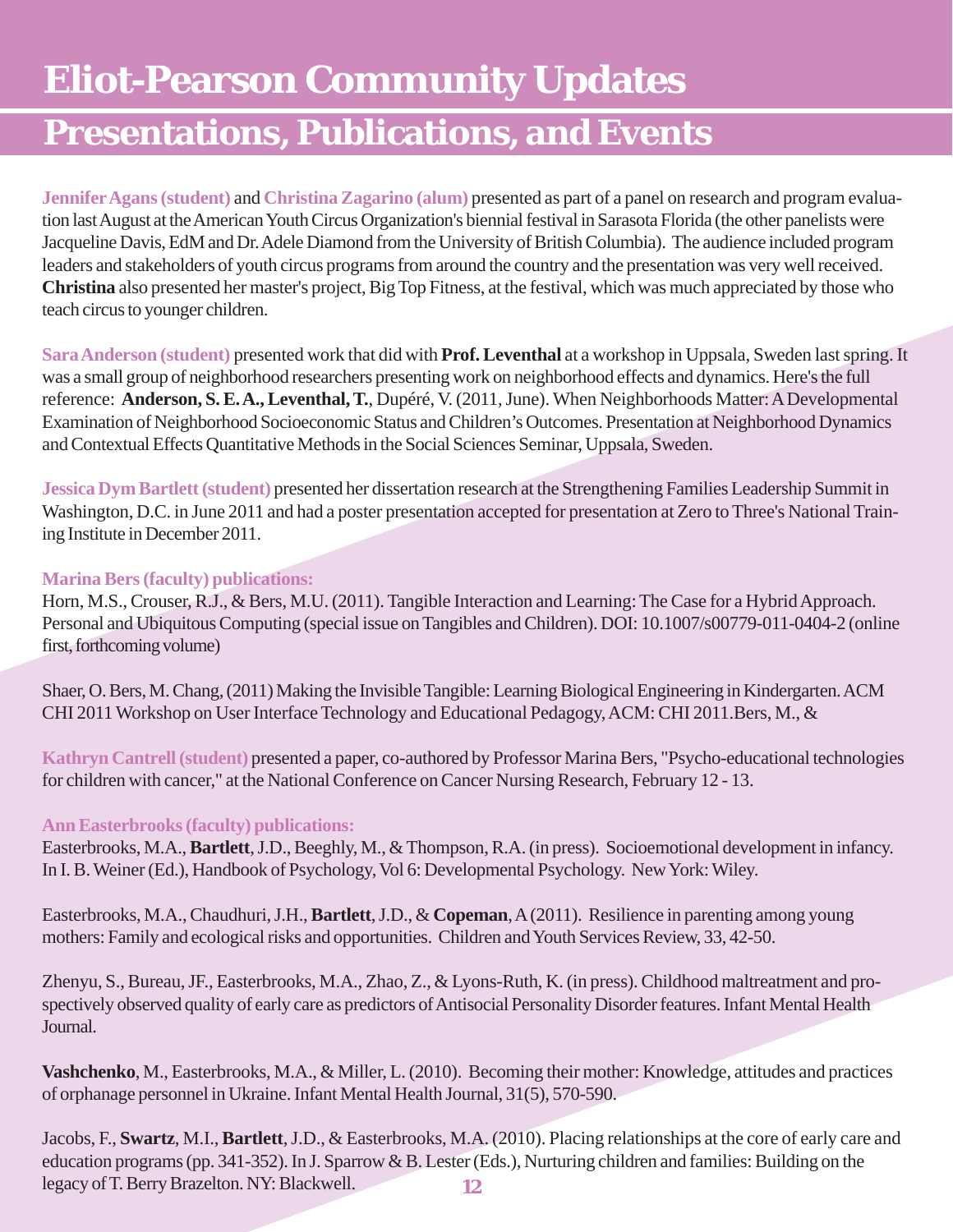**Louise Flannery & Elizabeth Kazakoff(students)** presented a workshop on Kindergarten Robotics at the Digital Media and Learning Conference on March 2 - 5th. They were also invited exhibitors in the Mozilla Science Fair on March 2nd.

**Elizabeth Kazakoff (student)** presented a paper, "The Impact of Computer Programming on Sequencing Ability in Early Childhood," at AERA on April 12 and a poster, "Kindergarten Robotics: Understanding and Programming Robots in Early Childhood," at SRCD on April 2. Both were co-authored by Professor Marina Bers.

#### **Tama Leventhal (faculty) publications**:

Leventhal, T., Anderson, S. & Dupere, V. (2011). Neighborhood influences. In B. Brown & M. Prinstein (Eds.), Encyclopedia of adolescence (Volume 2) (pp. 211-220). San Diego: Academic Press.

Leventhal, T. & Dupere, V. (2011). Moving to Opportunity: Does long-term exposure to low-poverty neighborhoods make a difference for adolescents? Social Science and Medicine, 73, 737-743.

Roche, K., Ghazarian, S., Little, T., & Leventhal, T. (2011). Understanding links between punitive parenting and adolescent adjustment: The relevance of context and reciprocity. Journal of Research on Adolescence, 21(2), 448-460.

#### **Grants Awarded:**

2011-2012 Co-Principal Investigator, William T. Grant Foundation, "Housing Contexts and Youth Development within Urban Low-Income Families"

2011-2013 Co-Principal Investigator, MacArthur Foundation, "Housing Contexts and Child Development within Urban Low-Income Families"

2011-2013 Co-Principal Investigator, Annie E. Casey Foundation, "Residential Mobility and Children's Well-Being: A Critical Review of the Literature"

**Elizabeth Norton (student)** co-authored a paper with Maryanne Wolf in Annual Reviews of Psychology. It's called "Rapid Automatized Naming (RAN) and Reading Fluency: Implications for Understanding and Treatment of Reading Disabilities."http://www.annualreviews.org/doi/abs/10.1146/annurev-psych-120710-100431. She's also working on her dissertation project in collaboration with Dr. John Gabrieli's lab at MIT, in which they are using MRI and EEG brain imaging to help understand how they can identify kindergarten children who are at risk for dyslexia.

**Jill Plevinsky (student)** arrived at Medicine 2.0 conference at Stanford which took place (Sept 16-18, 2011) and she presented a poster of her paper - Young patients with inflammatory bowel disease: Facebook as a tool for social support. September 26-27, 2011 she was on a panel commenting on the future of wellness (www.fhti.org/program) as a patient representative and researcher as a part of the Future of Health Technology Institute's Future of Health Technology Summit. October 5, 2011 she did a 45 minute presentation titled The Use of Social Media to Maintain Social Support: Learnings from the Collaborative Chronic Care Network (c3nproject.org) and ImproveCareNow (improvecarenow.org) as a part of the Future of Health Technology Institute's Future of Child Wellness Summit. Jill also received a patient scholarship to the MayoClinic Social Media Summit October 17-21, 2011 where she was on a panel and taking part in the social media residency program.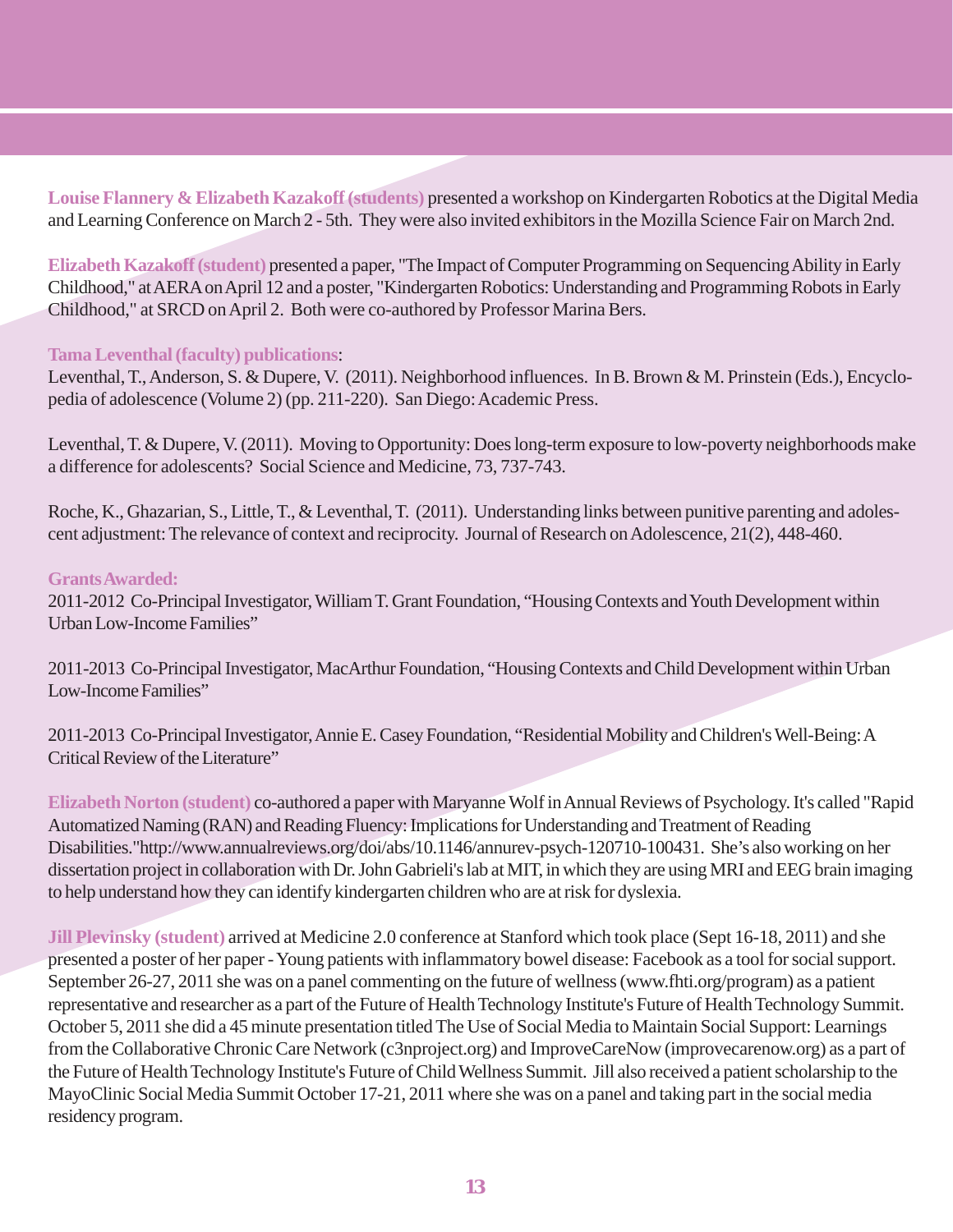**Please join us May 14th! Donald Wertlieb's Retirement Reception**

**"Celebrating the Tapestry of Don's Professional Life and Service"**

> **Monday, May 14, 2012 5:30 - 8:00 pm Hillel Center - Tufts Campus 220 Packard Avenue**

*Hors D'oeuvres will be served*

**RSVP by May 1st to Debbie Haskard at deborah.haskard@tufts.edu**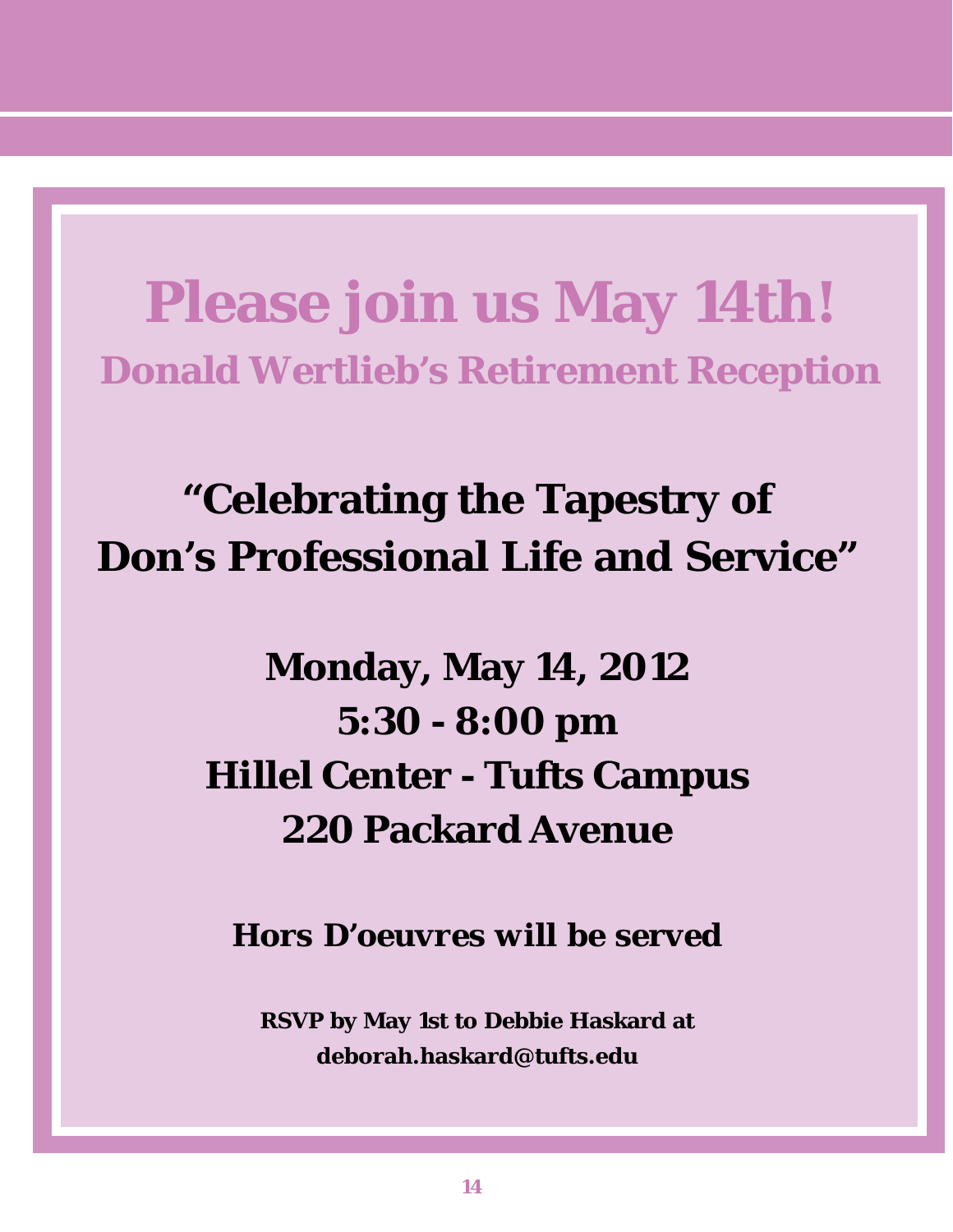### *If you would like to donate to the*

### **ELIOT-PEARSON DEPARTMENT of CHILD DEVELOPMENT**

#### **Please take this opportunity to contribute by considering a donation to one or more of the following funds:**

- Eliot-Pearson Department of Child Development General Fund
- Eliot-Pearson Children's School Scholarship Fund for Children
	- Evelyn Pitcher Curriculum Lab Resource Fund
	- Feinburg Fund for the Arts in Child Development
		- Professor Fred Rothbaum Memorial Fund

### **Please make checks payable to** "THE TRUSTEES OF TUFTS COLLEGE"

**Please indicate which fund to donate to in the MEMO section on your check.** *If unspecified, your gift will go to the EPCD General Fund.*

Name:

Degree and year of graduation:

Mail to: George Scarlett | Tufts Eliot-Pearson Dept of Child Development | 105 College Avenue | Medford, MA 02155